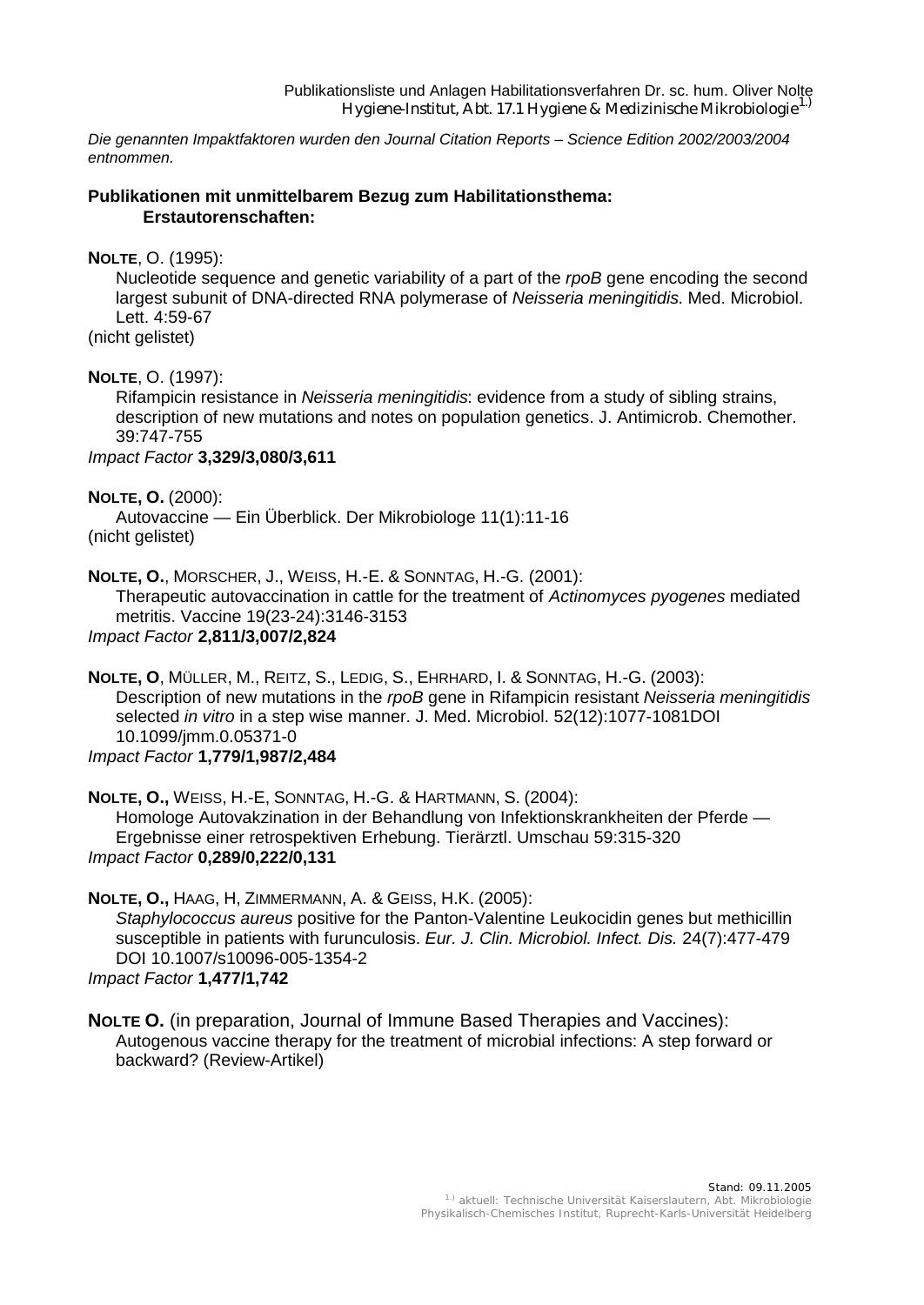### **Publikationen mit indirektem oder keinem Bezug zum Habilitationsthema: Erstautorenschaften:**

### **NOLTE**, O. (1995):

Tuberkulose – eine neue alte Infektionskrankheit. BIOforum 18(6):212-217 (nicht gelistet)

#### **NOLTE**, O. (1995):

Tuberkulose – eine neue alte Infektionskrankheit. Teil 2: Möglichkeiten und Schwierigkeiten bei der Diagnose. BIOforum 18(7/8):259-263 (nicht gelistet)

**NOLTE, O**, RICKERT, A., LEDIG, S., EHRHARD, I. & SONNTAG, H.-G. (2002): A modified ex vivo human whole blood model of infection for studying the pathogenesis of *Neisseria meningitidis* during septicemia. FEMS Immunol & Med Microbiol. 32(2):91-95 *Impact Factor* **1,779/1,789/1,814**

#### **NOLTE, O.**, FÖRCH, C., EHRHARD, I. & SONNTAG, H.-G. (2002):

Immunogenicity of recombinant L7/L12 ribosomal protein of *Neisseria meningitidis* in humans – high prevalence of specific antibodies but minor immunogenicity for T-cells. Med. Microbiol. Immunol. (DOI10.1007/s00430-002-0113-6) 191(1):41-48 *Impact Factor* **1,446/1,302/1,445**

**NOLTE, O.**, HAAG, H., HÄFNER, B. (*2005*):

A mutation in the 65,000 Dalton heat shock protein gene, commonly used for molecular identification of non tuberculous Mycobacteria, leads to the misidentification of *Mycobacterium malmoense* as *Mycobacterium marinum*. Mol. Cell. Probes 19(4):275-7 *Impact Factor* **1,269/1,345/2,019**

## **Koautorenschaften:**

OKEKE, CN, KAPPE, R, ZAKIKHANI, S, **NOLTE**, O., SONNTAG, H.-G. (1998): Ribosomal genes of *Histoplasma caspulatum* var. *duboisii* and var. *farciminosum*. Mycoses 41:355-362

*Impact Factor* **0,545/0,755/0,688**

BOCK, M, **NOLTE**, O, HARTSCHUH, W, JAPPE, U., SONNTAG, H.-G. (2003): Lupus vulgaris in a skin graft. Acta Dermato-Venerologica 83:132-133 *Impact Factor* **1,580/1,558/1,585**

HÄFNER, B., HAAG, H., GEISS, H.-K, **NOLTE** O. (2004):

Different molecular methods for the identification of rarely isolated non-tuberculous mycobacteria and description of new *hsp*65 restriction fragment length polymorphism patterns. Molecular and Cellular Probes 18:59-65

*Impact Factor* **1,269/1,345/2,019**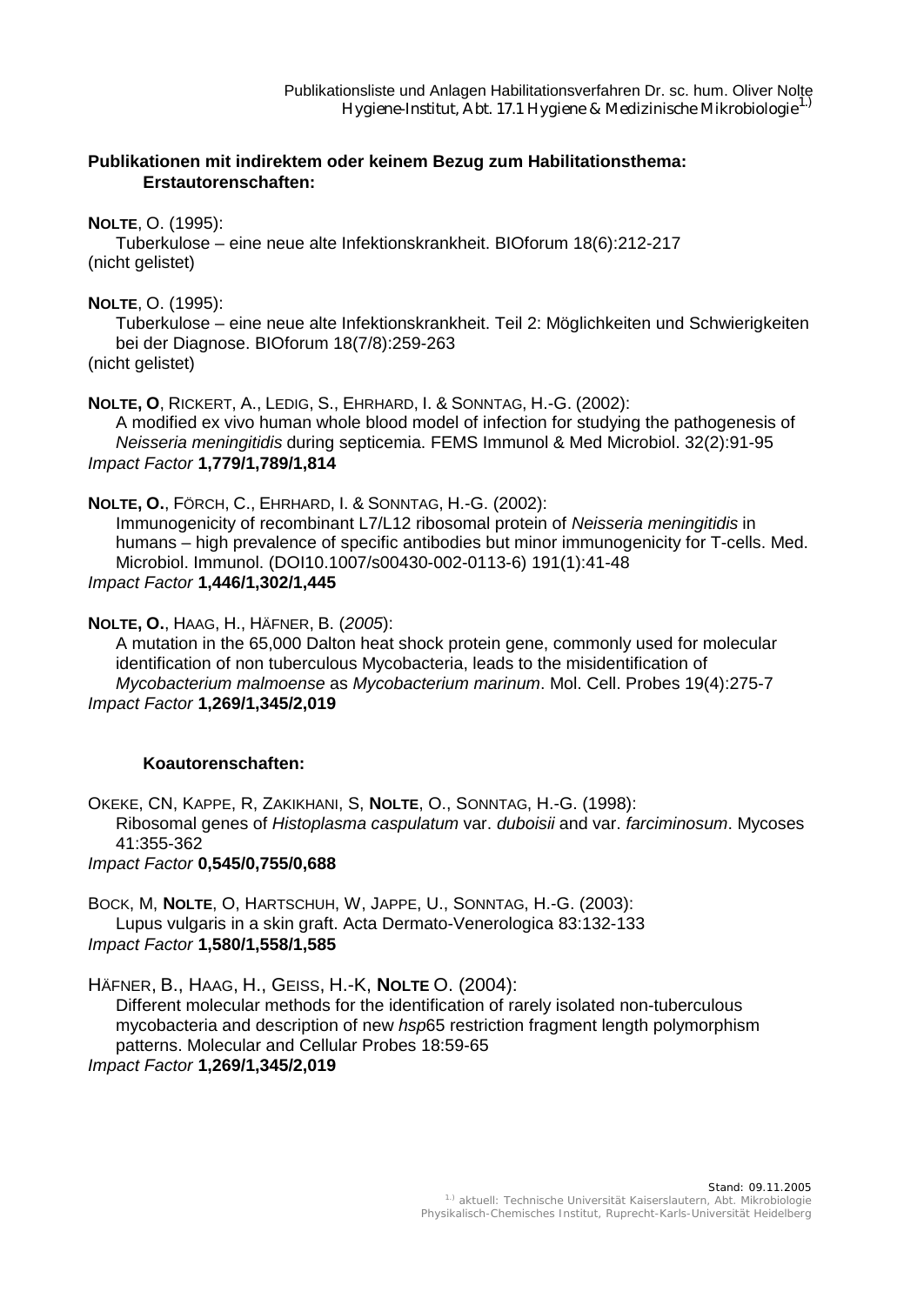KNEMEYER JP, MARMÉ N, Sauer M, HABL G, **NOLTE** O, HÄFNER B, MÜLLER M, Wolfrum J (2005):

Self quenching DNA-probes based on dye dimerization for identification of mycobacteria. Int. J. Environ. An. Ch. 85:625-637.

*Impact Factor* /**0,616/0,691**

SCHÄFER G, MÜLLER M, HABL G, **NOLTE O**, MARMÉ N, KNEMEYER JP (2005): Self-quenching DNA probes based on aggregation of fluorescent dyes. In: Genetically engineered and optical probes for biomedical applications III (Proceedings of SPIE [The International Society for Optical Engineering] Vol. 5704), Bornshop DJ, Achilefu AP, Rayhavachari R, Savitsky AP (eds.): 112-119

H. K. GEISS, R. FELDHUES, **O. NOLTE**, R. RIEKER (2005): Landouzy-septicemia (sepsis tuberculosa acutissima) due to *Mycobacterium microti* in an immunocompetent man. Infection 33(5/6):393-396 *Impact Factor* /**1,640/1,401**

STÖHR K, HÄFNER B, **NOLTE O**, WOLFRUM J, SAUER M, HERTEN D-P. (2005/ published online):

Specific identification of 16S rRNA genes of Mycobacteria using Smart Probes. Anal. Chem. doi: 10.1021/ac051447z

*Impact Factor* /**5,250/5,450**

MARMÉ N, FRIEDERICH A, MÜLLER M, **NOLTE** O, Wolfrum J, HOHEISEL J, Sauer M, KNEMEYER JP (in preparation):

Identification of single point mutations in mycobacterial rpoB sequences by single-molecule fluorescence spectroscopy. Nucleic Acids Research *Impact Factor* /**.,...**

CHI F, **NOLTE** O, Hakenbeck R (in preparation):

Working title, to be confirmed: Multi locus sequence typing for typing and identification of members of the Streptococcus sanguis group. (J. Bacteriol.) *Impact Factor* /**.,...**

## **Buchbeiträge:**

**O. NOLTE**, M. MÜLLER, B. HÄFNER, J. P. KNEMEYER, K. STÖHR, J. WOLFRUM, R. HAKENBECK, D. DENAPAITE, J. SCHWARZ-FINSTERLE, S. STEIN, D. P. HERTEN, M. HAUSMANN, M. SAUER (submitted):

Novel singly labelled probes for identification of micro-organisms, detection of antibiotic resistance genes and mutations, and tumor diagnosis (SMART PROBES), in: POPP J & STREHLE M (eds.): Biophotonics: Throwing a new light on Life Science – Final Report Biophotonik I. Verlag Wiley VCH (vorgesehenes Erscheinungsdatum: Mai 2006)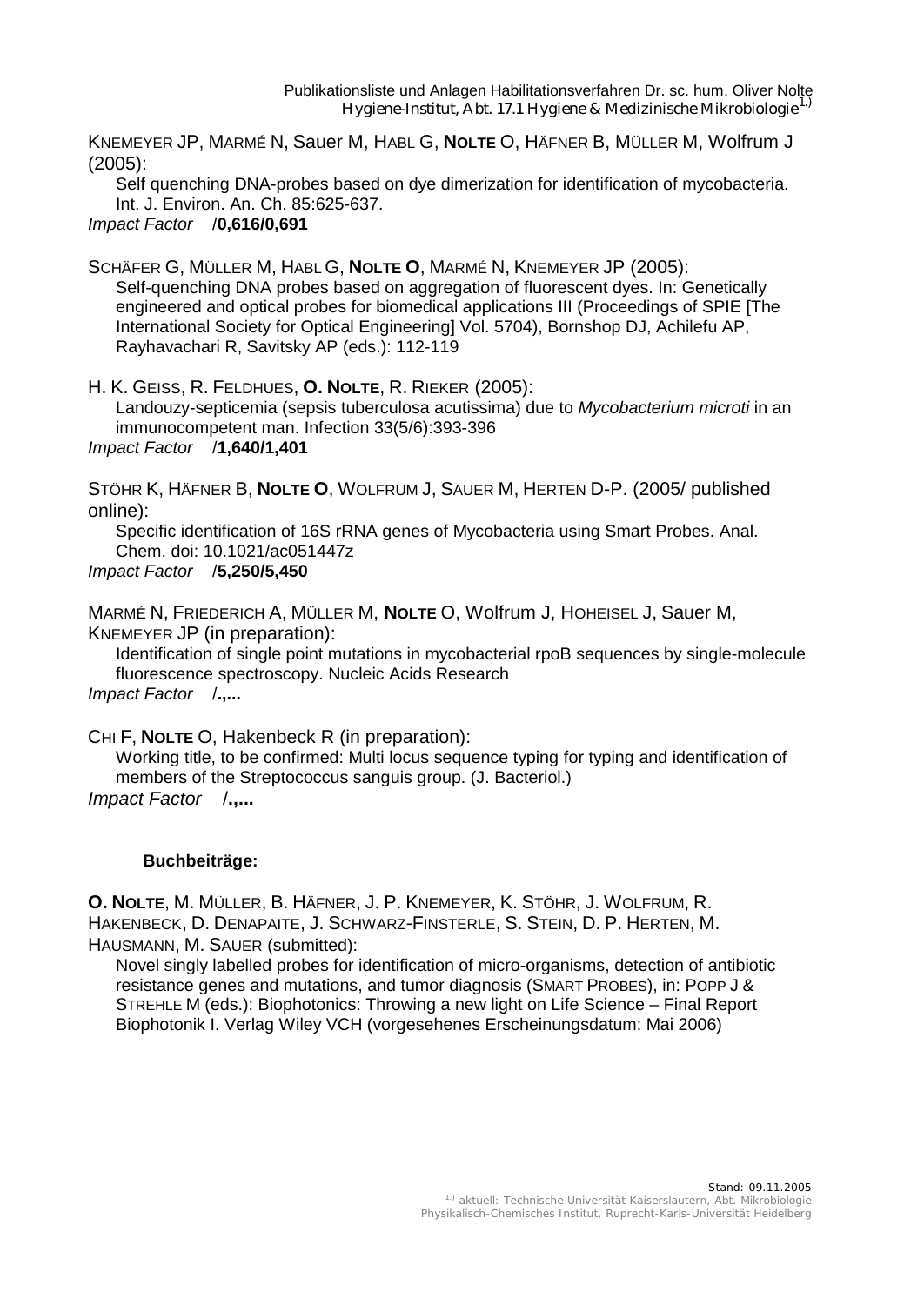# **Sonstige Publikationen:**

### **a.) Patente bzw. Patentanmeldungen:**

WEISS, H.-E, WEISS, H., **NOLTE, O.** & SONNTAG, H.-G. (1998): Deutsches Patent Nr. 198 60438: Ein neues Verfahren zur Herstellung einer Autovakzine zur Behandlung von Chlamydiosen bei Säugetieren und Menschen.

SONNTAG, H.-G., **NOLTE, O.**, WEISS, H. & WEISS, H.-E. (2001):

Deutsche Patentanmeldung (Offenlegungschrift) DE 100 21 433 A1: Verfahren zur Herstellung eines antiviralen Mittels (Herstellung aus Gewebematerial). = *continuation in part*-Anmeldung im EP/PCT-Verfahren WO0038712

SONNTAG, H.-G., **NOLTE, O.**, WEISS, H. & WEISS, H.-E. (2004): Europäisches Patent EP 1 140 160 B1: Verfahren zur Herstellung von Autovakzinen zur Behandlung von Chalymdiosen von Säugetieren und Menschen. Internationale Veröffentlichungsnummer WO2000/038712 (06.07.2000 Gazette 2000/27).

SONNTAG, H.-G., **NOLTE, O.**, WEISS, H. & WEISS, H.-E. (2005):

Europäisches Patent EP 1 124 575 B1: Verfahren zur Herstellung eines antiviralen Mittels. Internationale Veröffentlichungsnummer WO2000/024420 (04.05.2000 Gazette 2000/18).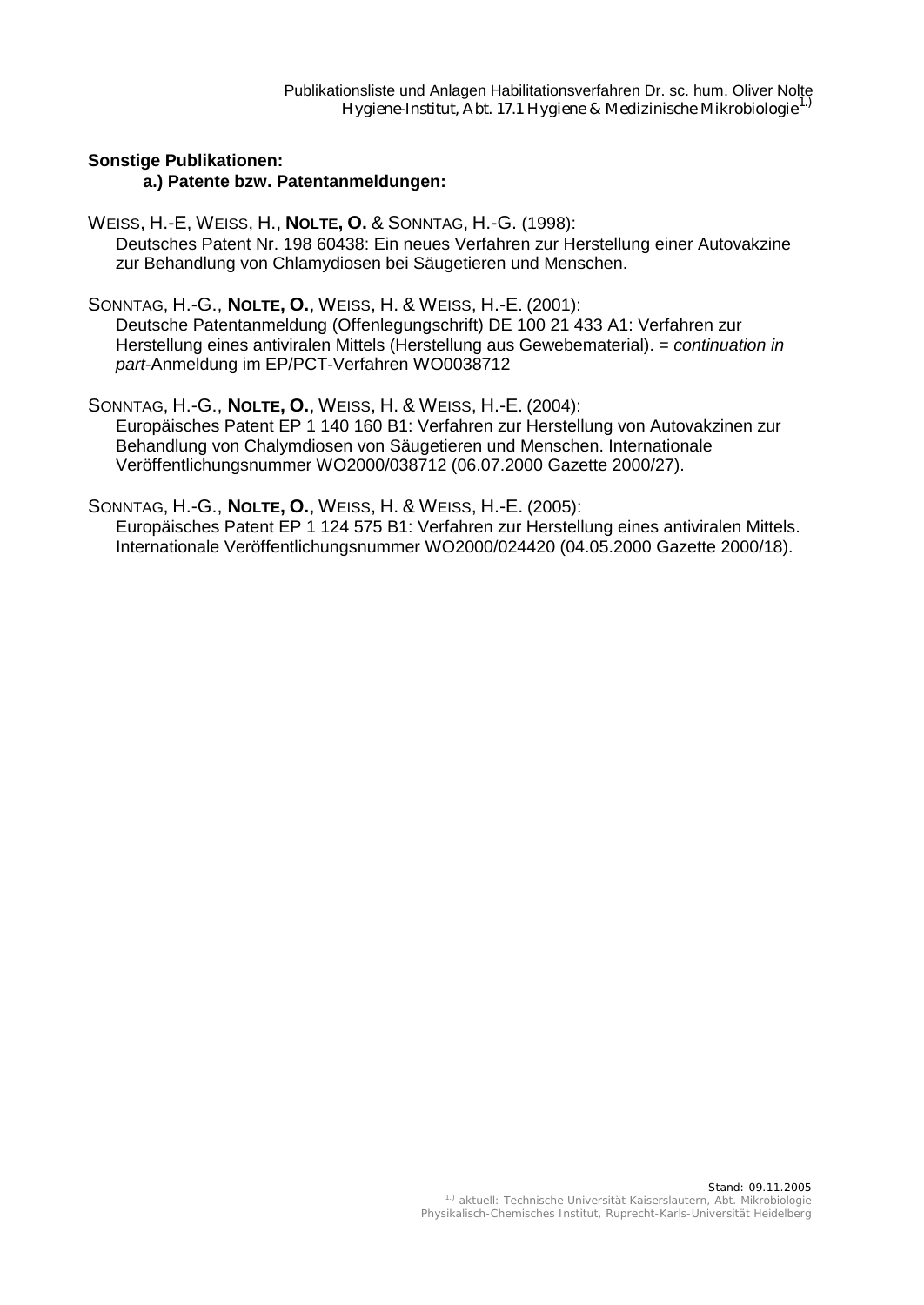## **b.) Entomologische Veröffentlichungen:**

# **(1) NOLTE, O.** (1993)

Zum Problem der eiszeitlichen Überdauerung von *Carabus auronitens* Fabr. (Col. Carabidae). - Untersuchungen an Populationen in der Region des Oberrheins. Ver. Westd. Entom. Tag 1992:35-39

**(2)** AßMANN, T., **NOLTE O.** & REUTER H. (1993)

Postglacial colonization of middle Europe by *Carabus auronitens* as revealed by population genetics (Coleoptera, Carabidae). in Desender et al. (eds.), Carabid Beetles: Ecology and Evolution, 3-9, Kluwer

# **(3) NOLTE, O.** (1995)

*Cardiophorus asellus* ERICHSON und *Dicronychus equisetioides* LOHSE, zwei interessante Elateriden in Südhessen. Mitt. Ent. Verein Stuttg. 24

# **(4) NOLTE, O.** & G. GEGINAT (1995)

*Harpalus* (*Acardystus*) *flavescens* in Südhessen. Mitt. Ent. Verein Stuttg. 24

# **(5) NOLTE, O.**, G. GEGINAT & H. WEIHRAUCH (1995)

Xylobionte Käferarten im Lampertheimer Wald (Nordbaden). Verh. Westd. Entom. Tag 1994:97-102

# **(6) NOLTE, O.**, G. GEGINAT & H. WEIHRAUCH (1997):

Erfassung der xylobionten Käfer (Coleoptera; divers) des Lampertheimer Waldes (Südhessen). - Ein Zwischenstand. Hess. Faun. Briefe 16(3):33-48

## **(7) NOLTE, O.** (1997):

Zum Vorkommen von *Xanthochroa carniolica* (Gistl.) in Nordbaden und Südhessen (Col.: Oedemeridae). Mitt. Ent. Verein Stuttg.

# **(8) NOLTE, O.** (1997):

Zwei bemerkenswerte Anthiciden-Funde aus Nordbaden: *Formicomus pedestris* (ROSSI) und *Notoxus trifasciatus* ROSSI. Mitt. Ent. Verein Stuttg.

# **(9) NOLTE, O.** & GEGINAT G. (1998):

Beobachtungen zur Biologie von *Xanthochroa carniolica* (Gistl.) (Col. Oedemeridae) Mitt. Int. Entomol. Ver. Band 23(1/2):81-83

## **(10) NOLTE, O.** (1999):

Xylobionte Käfer als Grundlage eines NSG-Antrags - Ein Erfahrungsbericht. Ver. Westd. Entom. Tag 1998; S.119 - 125

**(11)** REIMANN, T., ASSMANN, T., **NOLTE, O.**, REUTER, H., HUBER, C. & WEBER, F. (2002): Paleogeography and paleoecology of *Carabus auronitens* (Coleoptera): characterization and localization of glacial refugia in southern France and reconstruction of postglacial expansion routes by means of allozyme polymorphisms. Abh. naturwiss. Ver. Hamburg (NF)35:1 – 151